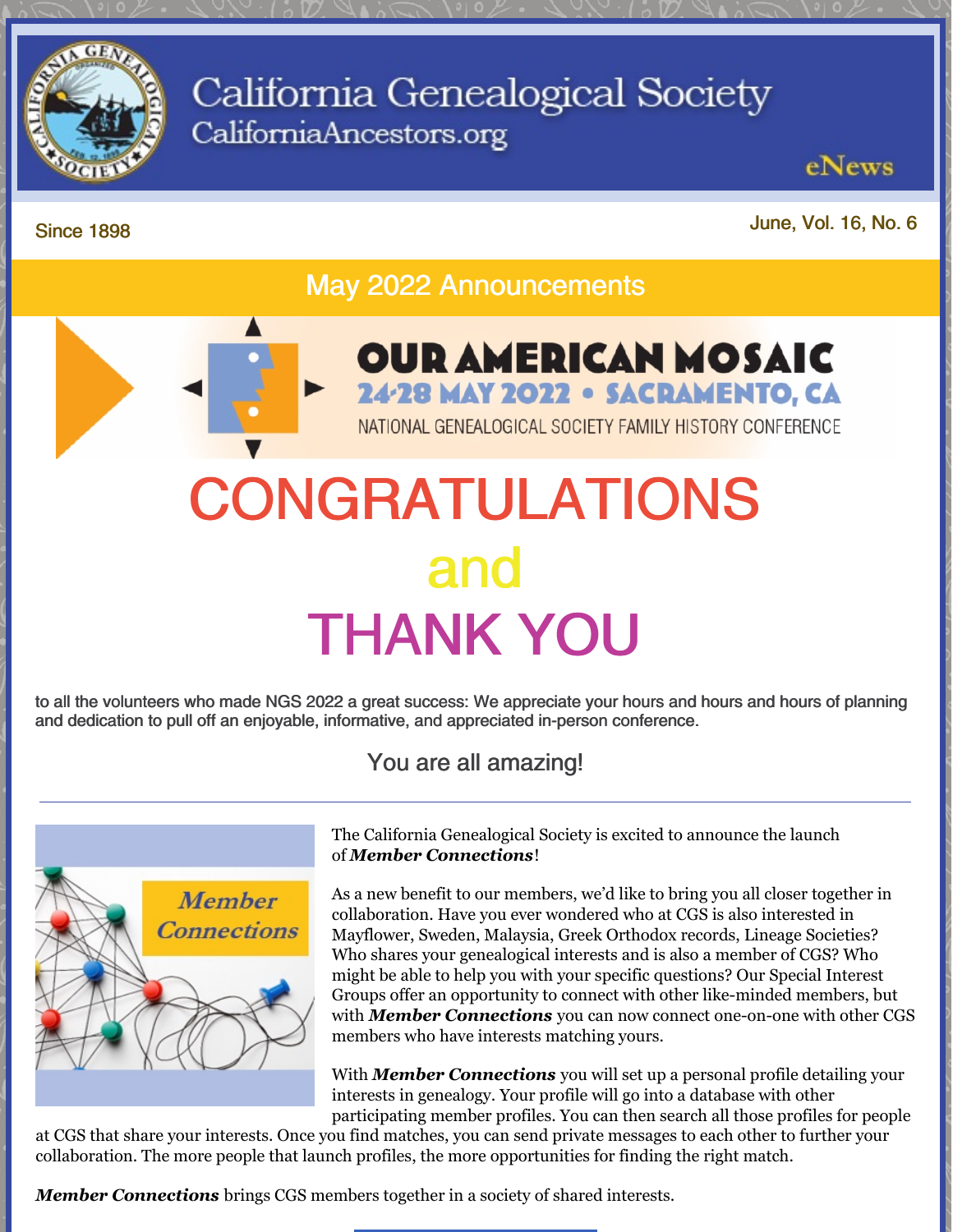Start Your Profile [Today!](https://www.californiaancestors.org/member-connections/)

## Classes and SIGs

#### Register on [Eventbrite](https://www.eventbrite.com/o/california-genealogical-society-amp-library-5537240243).

We are extremely pleased to continue to offer our ONLINE classes.

All remote classes will now have live closed captioning. If you feel you need a bit of extra help in either of these areas to have a successful experience with our Zoom events, email [events@californiaancestors.org](mailto:events@californiaancestors.org) and we will be in touch.



RootsMagic Users Group - SIG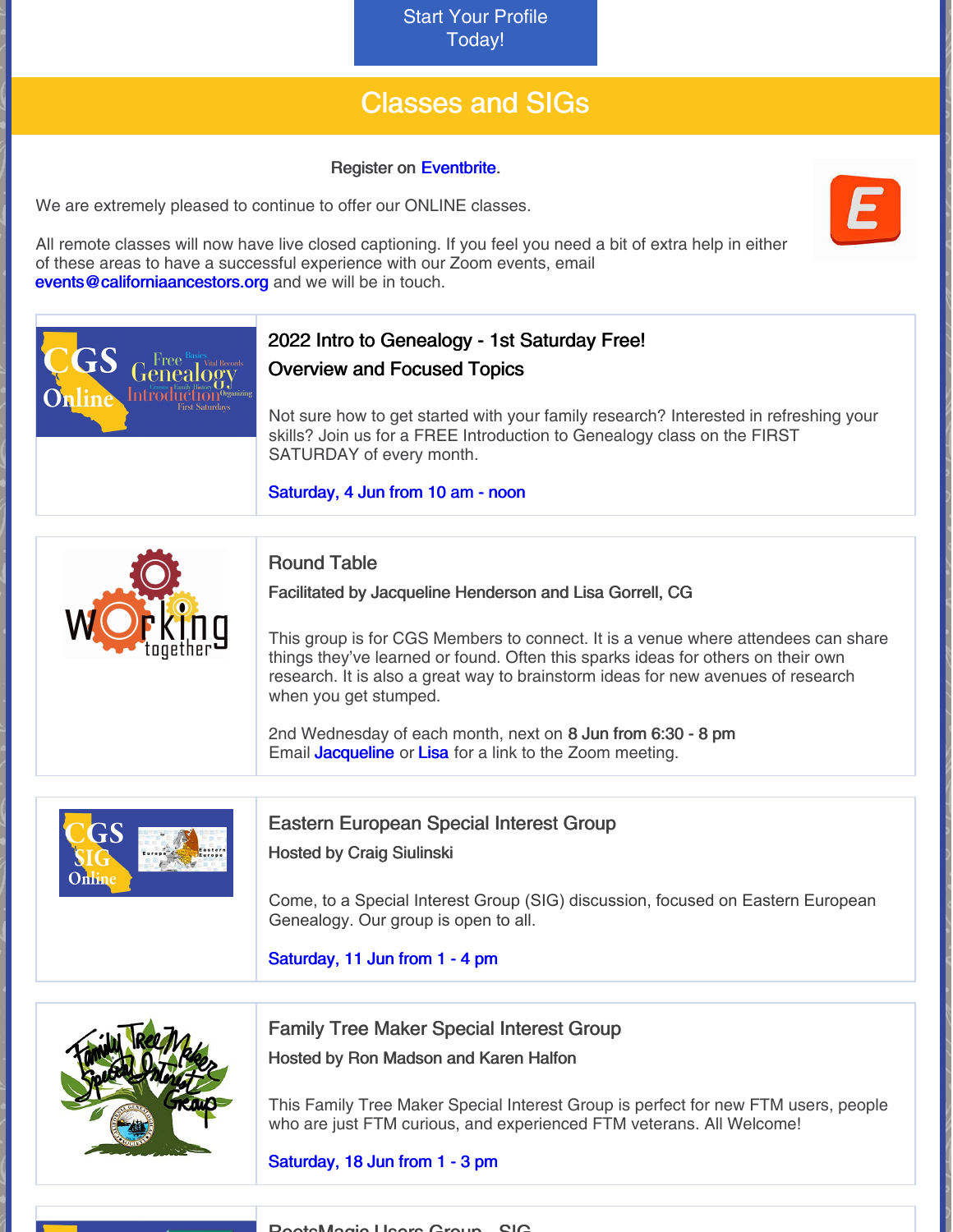#### RootsMagic Users Group - SIG



Users of Roots Magic will meet to discuss helpful hints for using the software. For the first meeting, we will demonstrate some features of the new Version 8. We will also discuss how the group would like to move forward on a regular basis.

[Wednesday,](https://www.eventbrite.com/e/roots-magic-special-interest-group-registration-292926088817?aff=ebdsoporgprofile) 22 Jun from 6:30 pm We will meet on the 4th Wednesdays

#### Class Recordings and other events



#### What's [Available](https://vimeo.com/647623703) on the CGS Website and in the Library

Chris Pattillo talks about resources available at our library to help guests prepare for a library tour. This recorded presentation was originally given at the Placer County Genealogical Society. Chris gave the talk while live on our website, showing the attendees not only what is available at our library and where to find things but also explained what resources are available on our website that they can access from home. For anyone interested in learning more about what is in our library, where to find things, or what can be found on our website this is a very helpful and informative video. [Check](https://vimeo.com/647623703) it out.



The DNA Skills SIG facilitated by Mark [McLaren](mailto:greatscot@earthlink.net) is open for new members. If you'd like to join please contact Mark.

## Meetings & More

### CGS Board

#### 11 June

The CGS Board will meet online via Zoom. Everyone is welcome to attend by [registering](https://tinyurl.com/48ysezf6) on Eventbrite. Please sign in early to make sure you are able to see the program. We will send joining instructions the night before which will give you access.

#### Agenda

- Officer Reports
- Committee Reports
- Old Business
- **New Business**

If you would like to host a Special Interest Group then please contact Jacqueline [Henderson](mailto:jhenderson@californiaancestors.org).

## **Blogs**

Please subscribe to the [CGS](http://blog.californiaancestors.org/) Blog. If you haven't been receiving our blog posts on a regular basis, be sure to re-subscribe. It is a great source of information about classes, events, volunteers, and members.

We welcome your stories! If you have an idea for a blog post, a family history story you want to share, or would like to be an occasional or even regular guest [contributor,](mailto:jdix@californiaancestors.org) please contact Blog Editor Jennifer

Dix.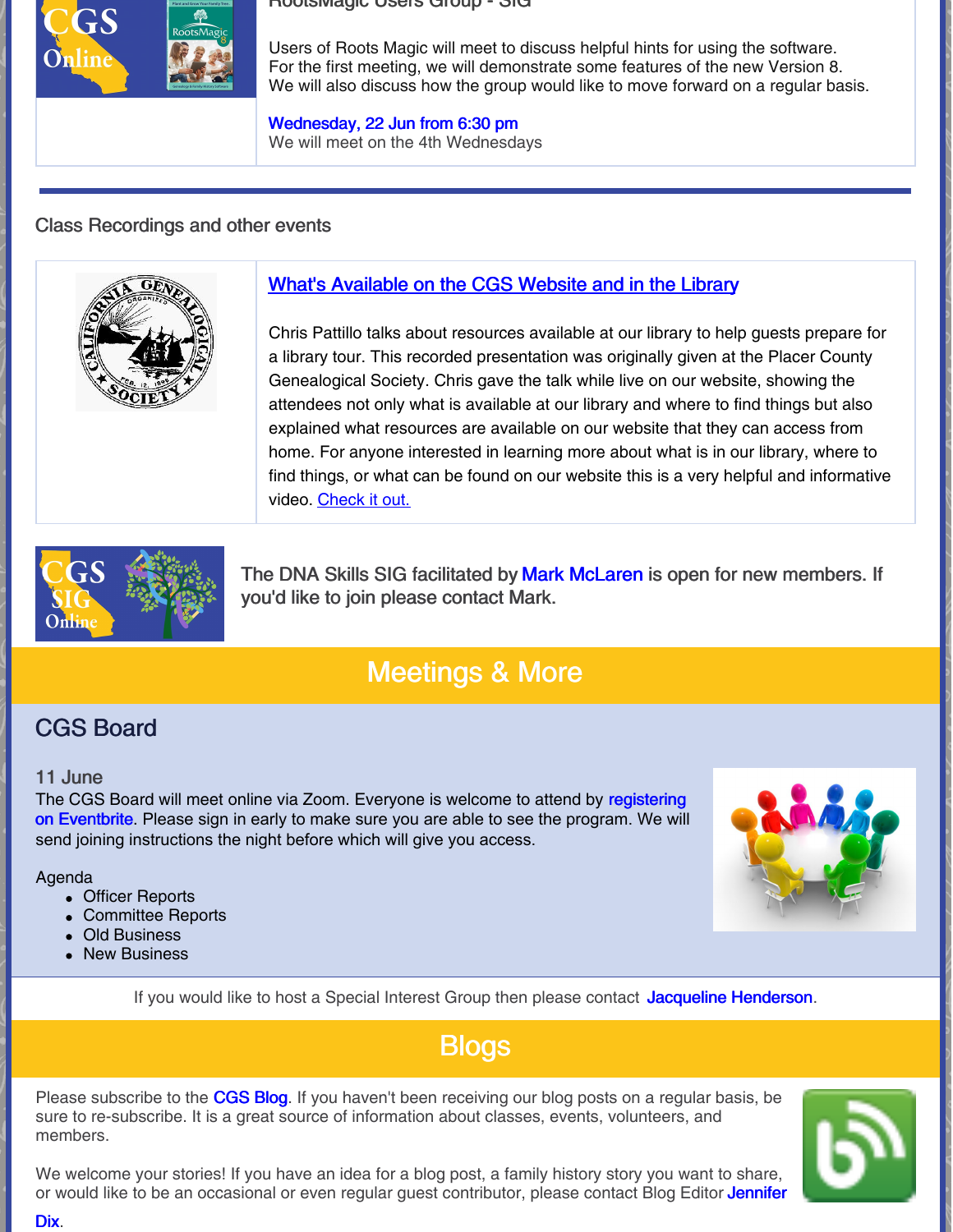| <b>CGS Blog</b>                           | • June Events at CGS<br>• Hot Off the Press: The California Nugget Spring 2022 issue<br>• In Memoriam: Russ Worthington                                                                                                                                                                                                                                                                                                                                                                                                            |
|-------------------------------------------|------------------------------------------------------------------------------------------------------------------------------------------------------------------------------------------------------------------------------------------------------------------------------------------------------------------------------------------------------------------------------------------------------------------------------------------------------------------------------------------------------------------------------------|
| <b>Other</b><br>Genealogy<br><b>Blogs</b> | • The Once Mighty Erie Canal, Gateway to the Great Lakes and Ohio Valley -- by Haley<br>Brynn Butterfield on FamilySearch Blog<br>• MyHeritage Publishes 11 Million German Historical Records -- by Talya<br>The Importance of Records: Japanese American Incarceration During World War II --<br>$\bullet$<br>by Jessie Kratz at the National Archive<br>• How to Read WWI Draft Registration Cards -- by George C. Morgan on Family Tree<br>Magazine<br>• Why Don't the Segments Triangulate? -- by Nicole Dyer on Family Locket |

Become a 20th Century Census Expert — An Interview with Gena Philibert-Ortega

## Events & Conferences

There are always many other events happening in the Bay Area and across the nation.

Become a zoth century Census

**Expert** featuring Gena Philibert-O

Episode 160

For the latest events, check [Conference](https://conferencekeeper.org/) Keeper.org.

#### Local Events Family History Library [Webinar](https://www.familysearch.org/wiki/en/Family_History_Library_Classes_and_Webinars) Series **Bay Area [Genealogy](https://www.library.ca.gov/sutro/genealogy/calendar/) Calendar**

maintained by the Sutro Library

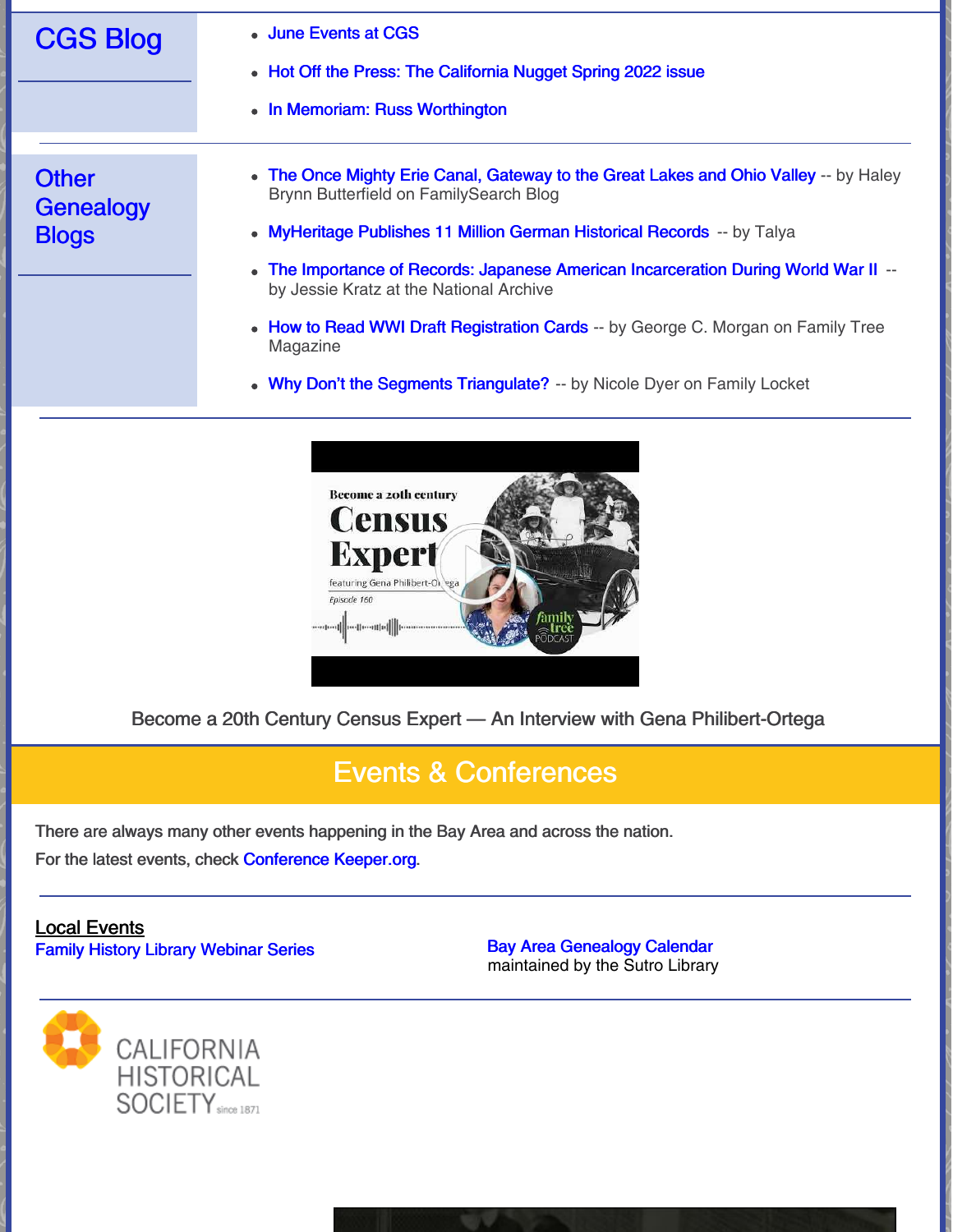January 28, 2022 - June 25, 2022

# **Chinese Pioneers: Power** and Politics in Exclusion Era Photographs

Chinese Pioneers presents a visual history of the social, political, and judicial disenfranchisement of Chinese Californians-as well as moments of Chinese agency and resilience-during the Exclusion Era (1882-1943). The exhibition is drawn exclusively from the California Historical Society's collections.

#### 2022

[Genealogical](https://www.gripitt.org/courses/) Research Institute of Pittsburgh (GRIP) June 19-24 and July 10-15

Midwest African American [Genealogy](https://maagi.regfox.com/2022-maagi) Institute (MAAGI) July 12 - 14

[Genealogical](https://www.gen-fed.org/gen-fed-2022-registration/) Institute on Federal Records (Gen-Fed) Registration opens on March 1.

The Institute of [Genealogy](https://ighr.gagensociety.org/ighr-2022/) and Historical Research (IGHR) July 25 - 29

42nd IAJGS [International](https://s4.goeshow.com/iajgs/annual/2022/) Conference on Jewish Genealogy

New York State Family History [Conference](https://www.newyorkfamilyhistory.org/nysfhc/2022) September 8 - 10

2023 Salt Lake [Genealogical](https://slig.ugagenealogy.org/cpage.php?pt=524) Institute (SLIG)

SLIG Academy for [Professionals](https://slig.ugagenealogy.org/cpage.php?pt=630)

[RootsTech](https://www.familysearch.org/rootstech/) 2023

Ohio [Genealogical](https://www.ogsconference.org/) Society Conference

National [Genealogical](https://conference.ngsgenealogy.org/ngs-2022-live/) Society

#### California [Genealogical](https://www.californiaancestors.org/) Society

2201 Broadway, Suite LL2 Oakland, CA 94612-3031 (510) 663-1358

[Contact](mailto:sblandon@californiaancestors.org) Us Via Email



The library is open Wednesday through Friday by [appointment](https://www.eventbrite.com/e/cgs-library-visit-registration-2022-registration-230442448567?aff=ebdsoporgprofile).

Registration is again now available to visit the CGS Library on Wednesday, Thursdays, and Fridays beginning February 9. Our mask protocol remains in place; i.e., masks are required to enter the Breuner Building and in our library. Other health and safety practices include using sanitizer, wiping down workspaces, and keeping a safe distance from others.

## National & International **Conference Schedule**

All events are subject to cancellation during this global pandemic emergency. Please check with each event's website prior to making plans to attend.